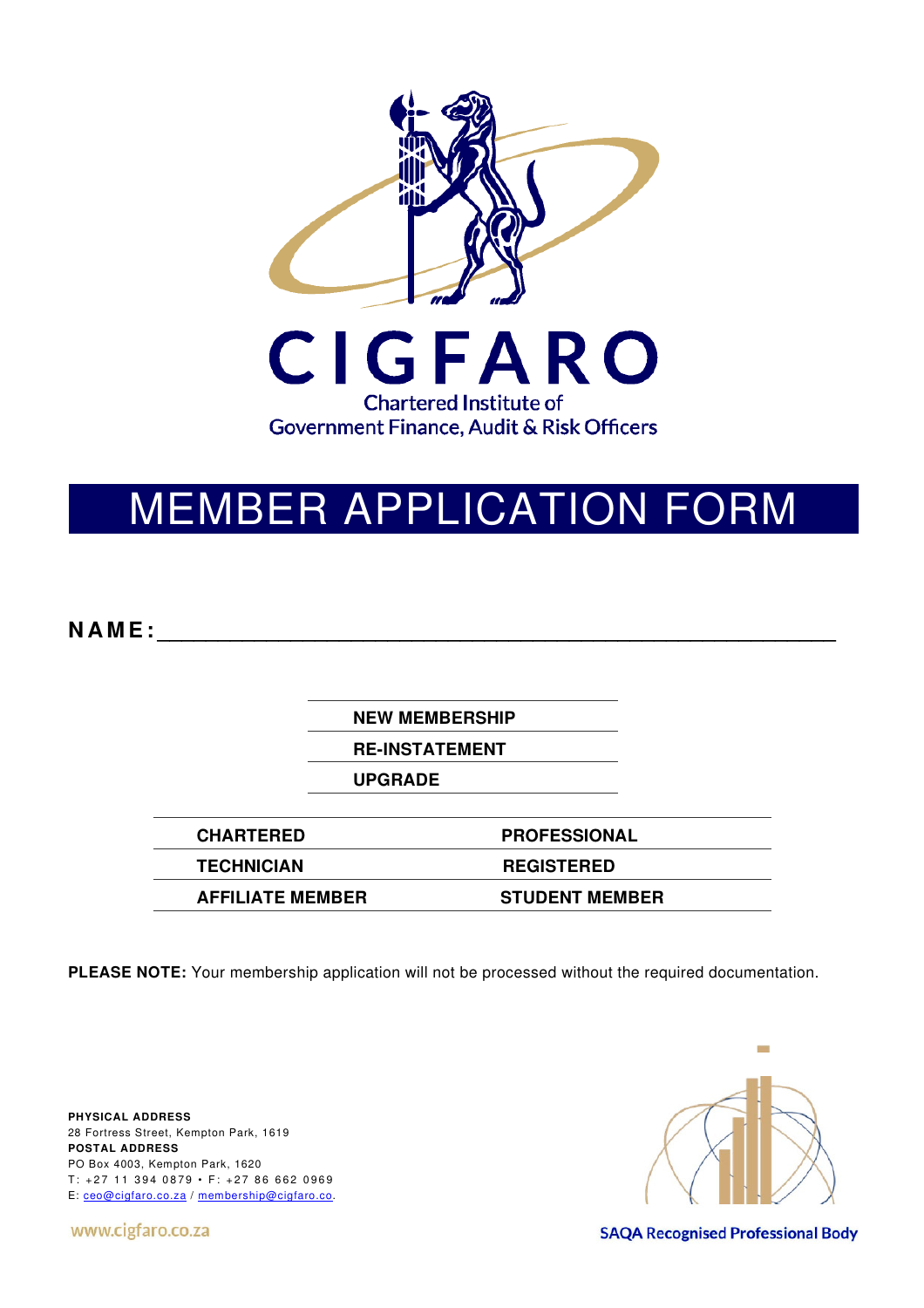## **PLEASE FOLLOW THE INSTRUCTIONS BELOW CAREFULLY**

- 1. All applicants except student applicants need to complete all sections. (Sections A, B, C, D, E and F)
- 2. All applicants need to attach certified copies of the following:
	- a. Confirmation of employment letter/s
	- b. Degree or diploma
	- c. Statements of subjects passed
	- d. Proof of your current registration at the University/University of Technology/ College where you are studying. (Students)
	- e. Certified Copy of ID
	- f. Latest CV

## **SECTION A PERSONAL DETAILS**

| Surname:                 |    |           | Initials: |            |    |           |              |    |           |           |        |        |
|--------------------------|----|-----------|-----------|------------|----|-----------|--------------|----|-----------|-----------|--------|--------|
| ID No:                   |    |           |           |            |    | Title:    | Mr           | Ms | Adv       | Prof      | Dr     | Other: |
| Postal Address:          |    |           |           |            |    |           |              |    |           |           |        |        |
|                          |    |           |           |            |    |           | Postal Code: |    |           |           |        |        |
| <b>Physical Address:</b> |    |           |           |            |    |           |              |    |           |           |        |        |
|                          |    |           |           |            |    |           | Postal Code: |    |           |           |        |        |
| Tel $(w)$ :              |    |           |           |            |    | Cell No:  |              |    |           |           |        |        |
| Email Address:           |    |           |           |            |    |           |              |    |           |           |        |        |
| Province:                | EC | <b>FS</b> | G         | <b>KZN</b> | LP | <b>MP</b> | <b>NC</b>    |    | <b>NW</b> | <b>WC</b> | Other: |        |

| <b>Employment Equity Profile:</b>              |                     |     |                                            | African<br>Coloured |                              |  | Indian          |  | White   | Other: |           |    |  |
|------------------------------------------------|---------------------|-----|--------------------------------------------|---------------------|------------------------------|--|-----------------|--|---------|--------|-----------|----|--|
| Are you a South African? If no, please specify |                     |     |                                            |                     |                              |  |                 |  |         |        | Yes       | No |  |
|                                                | English<br>isiXhosa |     | Afrikaans<br>Sepedi<br>isiZulu<br>xiTsonga |                     | seTswana                     |  | seSotho         |  | siSwati |        | tshiVenda |    |  |
| Home Language:                                 |                     |     |                                            |                     | isiNdebele                   |  | <b>SASL</b>     |  | Other:  |        |           |    |  |
| Disability?                                    |                     | Yes |                                            | No                  |                              |  | If Yes, specify |  |         |        |           |    |  |
| <b>Registered Assessor?</b>                    |                     |     | Yes                                        | No                  | <b>Registered Moderator?</b> |  |                 |  | Yes     | No     |           |    |  |

### **SECTION B ACADEMIC QUALIFICATION (Students: Certified proof of registration) Certified copies of qualification**

Highest Tertiary Qualification obtained: Professional Membership obtained:

Current Institution studying:

Course studying:

Years of attendance: The Reflexion of The Promission of The To: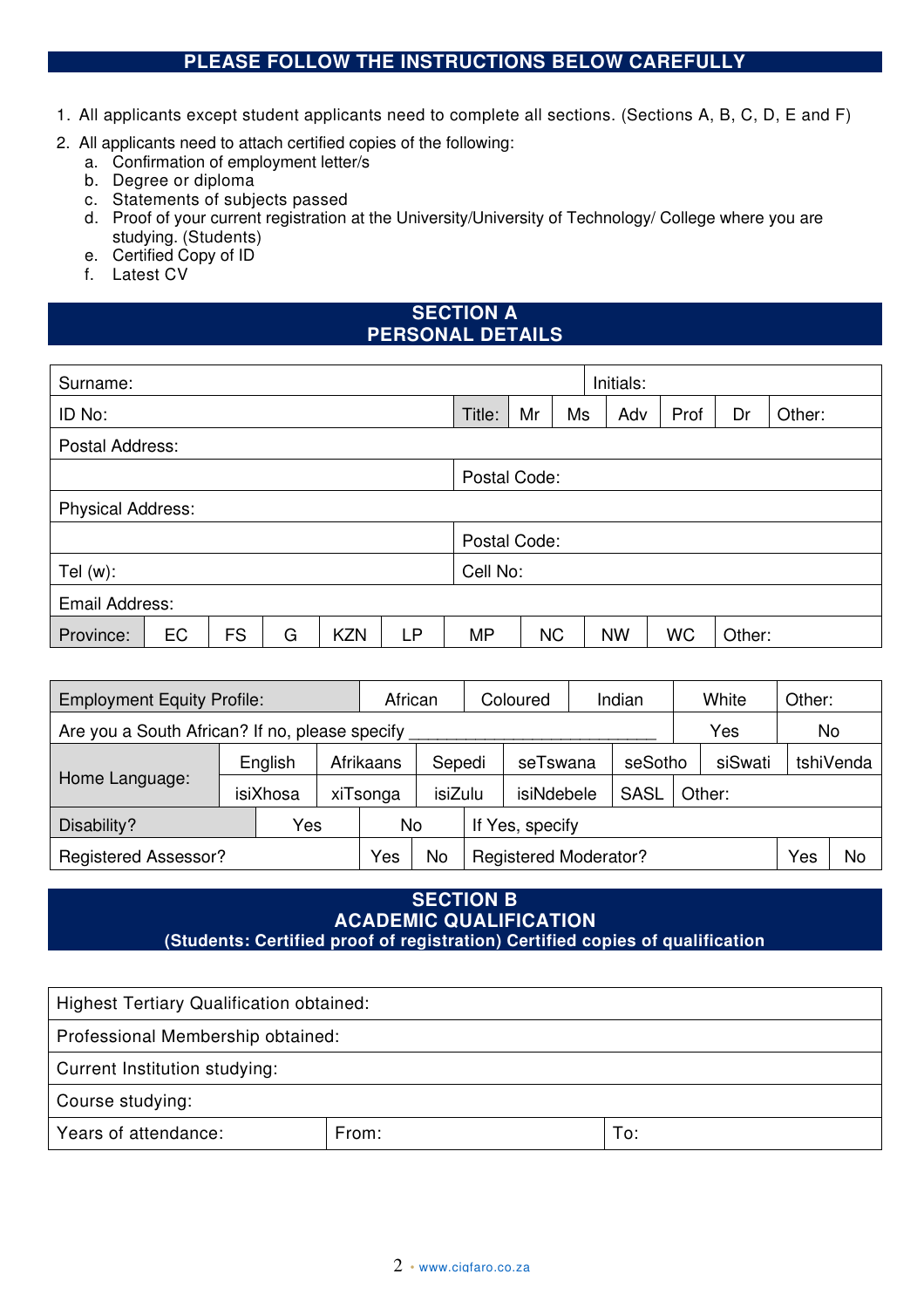## **SECTION C WORK EXPERIENCE**

Current Employer:

Designation:

Summary of work experience in Public Sector: (Please submit an updated CV)

### **SECTION D CERTIFICATION AND RECOMMENDED BY: Mayor, Municipal Manager, CFO, CAE, CRO, HoD, Director or Manager)**

Name:

Designation:

Employer:

I declare that I have taken cognizance of this application and find it in order

Signature: Date: Date: Date: Date: Date: Date: Date: Date: Date: Date: Date: Date: Date: Date: Date: Date: Date: Date: Date: Date: Date: Date: Date: Date: Date: Date: Date: Date: Date: Date: Date: Date: Date: Date: Date: D

## **SECTION E RECOMMENDATION**

Recommendations required:

(A list of CIGFARO members in your province is obtainable from the Institute's office)

| Registered:   | One recommendation from a Fellow or Chartered or Professional and/or Technician  |
|---------------|----------------------------------------------------------------------------------|
| Technician:   | Two recommendations from a Fellow or Chartered or Professional and/or Technician |
| Professional: | Two recommendations from a Fellow or Chartered and/or Professional               |
| Chartered:    | Two recommendations from a Fellow or Chartered or Professional and/or Technician |
| Affiliate:    | One recommendation from a Fellow or Chartered or Professional and/or Technician  |

| <b>NAME</b> | <b>LEVEL OF MEMBERSHIP</b> | <b>SIGNATURE</b> |
|-------------|----------------------------|------------------|
|             |                            |                  |
|             |                            |                  |
|             |                            |                  |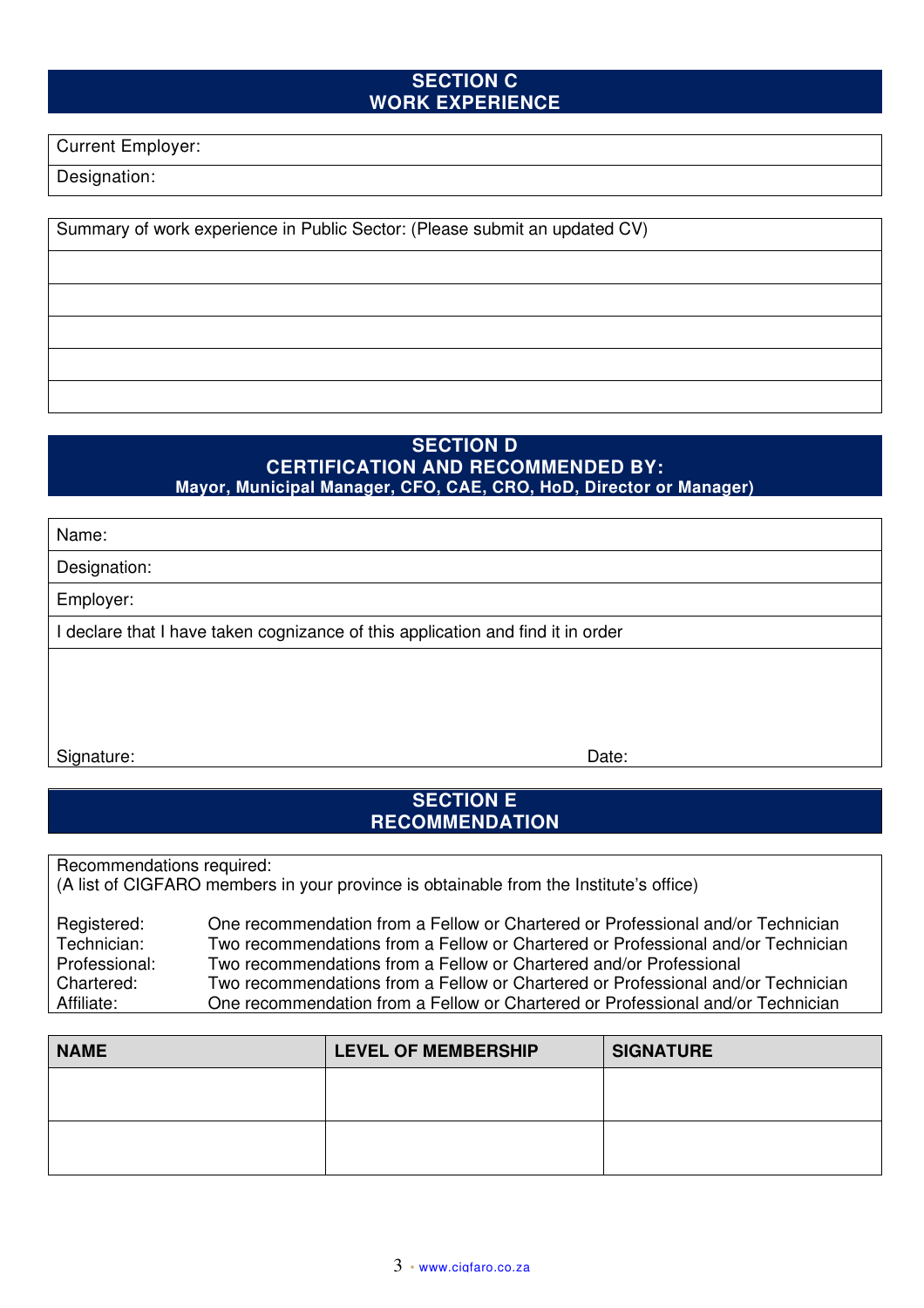I hereby declare that the foregoing information is true and bind myself to the following:

- Institute's Memorandum of Incorporation;
- Code of Conduct and any amendments thereto;
- Non-payment of membership will result in membership being **suspended**;
- The membership will automatically renew for an additional year unless the member terminates his/her membership with the Institute;
- The member will be held liable for the membership fee if no membership termination communication has been done; and
- Education rules and regulations.

### **SECTION F PERSONAL DETAILS**

Signature: Date: Development and the state of the state of the state of the Date:

**CIGFARO BANKING DETAILS: ABSA Bank Cheque Account Account Number: 0170 167 376 Branch Code: 632005 Branch Name: Central Avenue, Kempton Park** 

**MEMBERSHIP APPLICATION CAN BE EMAILED TO:** 

PO Box 4003, Kempton Park, 1620 T: 011 394 0879 • F: 086 662 0969 membership@cigfaro.co.za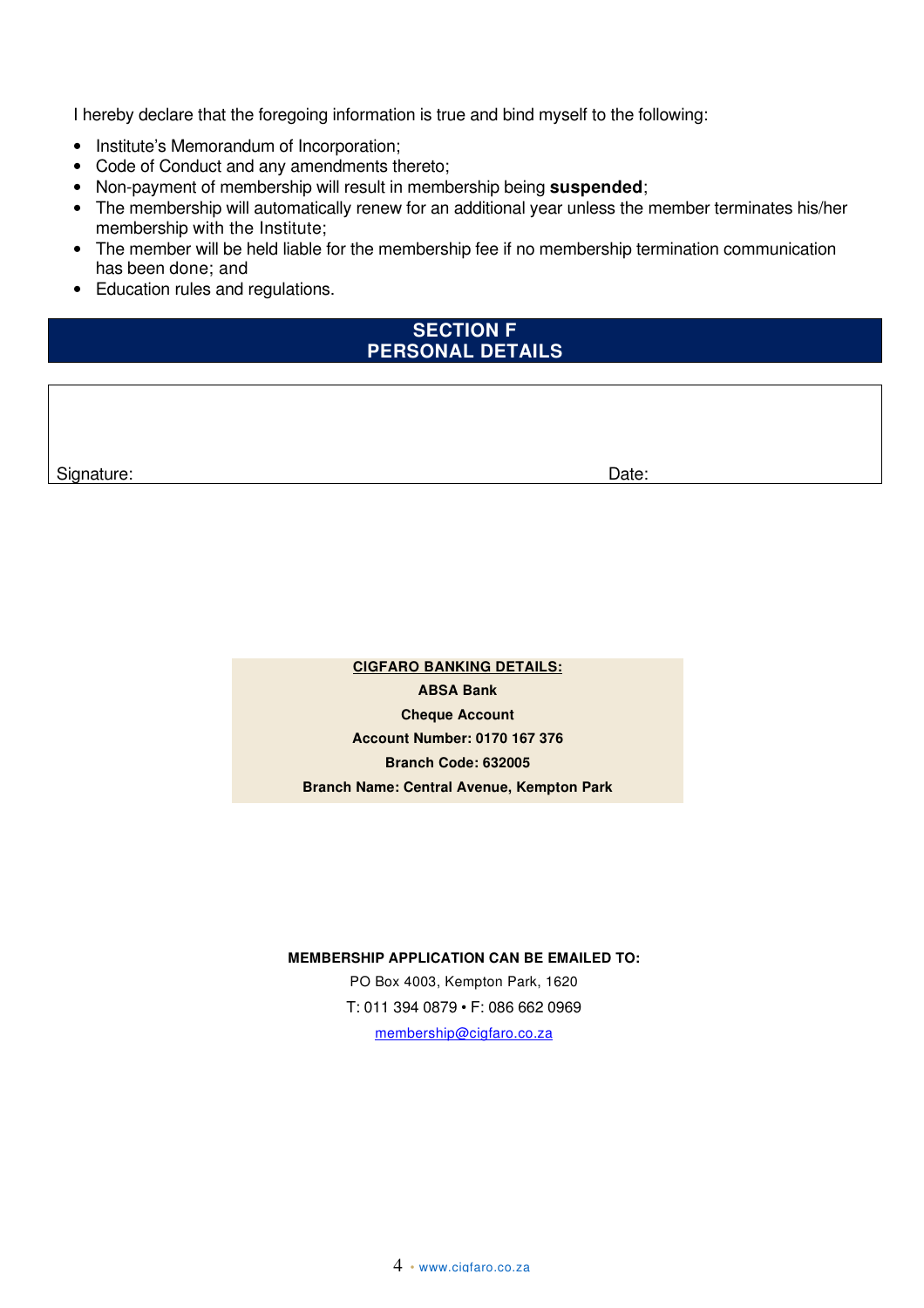# **MEMBERSHIP REQUIREMENTS**

### **"LOCAL OR RELATED AUTHORITY" MEANS ANY OR ALL OF THE FOLLOWING:**

- A Local Authority as defined in the Constitution of the Republic of South Africa.
- A Local Authority of any independent country in Southern Africa.
- Any organization, which provides public sector services, including financial services, Internal and External Audit, Risk and Performance Management, Compliance Practice as approved by the Board.

### **ANY OF THE FOLLOWING ORGANISATIONS:**

- All 3 Spheres of Government.
- Organized Local Government Public Sector.
- The Auditor General.
- Approved Service Providers dealing directly with Public Sector.
- Members of the Government SETA's.
- Public Sector Unions; and
- Tertiary Institutions

# **REGISTERED STUDENT**

**Higher Education Qualification** A PERSON WHO IS FULLTIME STUDYING IN Finance/Auditing or related qualification at a Tertiary Institution and who is not working in Public Sector

# **REGISTERED MEMBER (operational level)**

| <b>Higher Education</b><br>Qualification                                   | NQF Level 4 or higher Qualification                                                                                                                                                                                                                                                                                                 | <b>Assessment Criteria for New</b><br>Applicants:                                           |
|----------------------------------------------------------------------------|-------------------------------------------------------------------------------------------------------------------------------------------------------------------------------------------------------------------------------------------------------------------------------------------------------------------------------------|---------------------------------------------------------------------------------------------|
|                                                                            | Compulsory 2-hour per year Ethical Training                                                                                                                                                                                                                                                                                         | Updated CV                                                                                  |
| <b>Work Related</b><br><b>Experience</b>                                   | Applicant is employed at any level in a role related to the<br>position in the Public Sector - Budget, Treasury and<br>Revenue Office with at least 6 months experience                                                                                                                                                             | Job Description/Performance<br>$\bullet$<br>agreements<br>Certified Copy of ID<br>$\bullet$ |
| <b>Required Subjects</b>                                                   | Must have had Accounting as a subject in Grade 12 or<br>tertiary studies.                                                                                                                                                                                                                                                           | <b>Certified Qualifications</b><br>٠<br><b>Statement of Results</b>                         |
| <b>Designation</b><br><b>Awarded</b>                                       | Registered Government Finance Practitioner (RGFP)<br>Registered Government Internal Auditor (RGIA)<br>Registered Government Risk Practitioner (RGRP)                                                                                                                                                                                | Confirmation letter of employment<br>٠<br><b>Continuous Professional Development</b>        |
| <b>Competencies</b><br>required<br>(Operational level<br>of understanding) | Revenue (Tariff and Collections)<br>Expenditure<br><b>Budgeting and Costing</b><br>Annual Financial Statements (Input)<br>Insurance and Preparation of Investments<br>Supply Chain Management<br>Asset Management<br>Auditing<br>Risk Management<br><b>Audit Reporting</b><br>Financial Risk Management<br>(Must have at least two) | (CPD)<br>15 points per year<br>45 points per 3-year cycle                                   |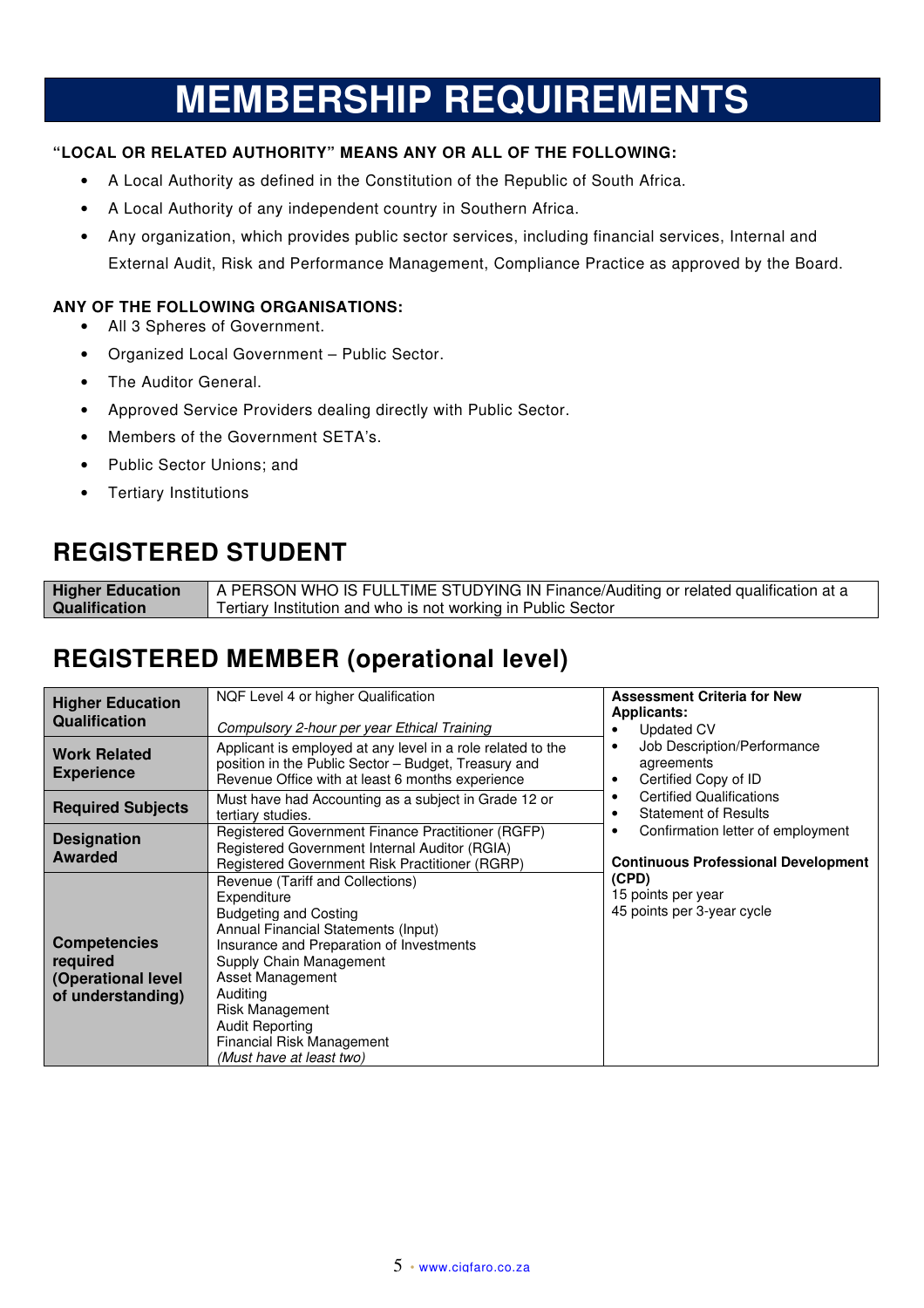# **TECHNICIAN MEMBER (technical level)**

| <b>Higher Education</b><br>Qualification                                 | NQF Level 6 or higher Qualification in fields of Accounting,<br>Finance or Economics<br>And / Or<br>Internal Audit, Risk or Supply Chain<br>Compulsory 2-hour per year Ethical Training                                                                                                                                                                                 | <b>Assessment Criteria for New</b><br><b>Applicants:</b><br><b>Updated CV</b><br>$\bullet$<br>Job Description/Performance<br>$\bullet$<br>agreements<br>Certified Copy of ID<br>$\bullet$ |
|--------------------------------------------------------------------------|-------------------------------------------------------------------------------------------------------------------------------------------------------------------------------------------------------------------------------------------------------------------------------------------------------------------------------------------------------------------------|-------------------------------------------------------------------------------------------------------------------------------------------------------------------------------------------|
| <b>Work Related</b><br><b>Experience</b>                                 | Applicant has a minimum of 4 years of which at least 2 years<br>must have been on Junior Management (or higher) level or 5<br>years at any level in a role related to the position in the<br><b>Public Sector</b>                                                                                                                                                       | <b>Certified Qualifications</b><br>$\bullet$<br><b>Statement of Results</b><br>$\bullet$<br>Confirmation letter of employment<br>$\bullet$                                                |
| <b>Required Subjects</b>                                                 | Must have studied at least two of the following subjects in the<br>NQF 6 qualification:<br>Accounting   & II<br>Economics/Business Economics I & II<br><b>Financial Management</b><br>Cost and Management Accounting<br>Supply Chain Management<br>Asset Management<br>Auditing I & II<br><b>Risk Management</b><br><b>Audit Reporting</b><br>Financial Risk Management | <b>Continuous Professional Development</b><br>(CPD)<br>25 points per year<br>75 points per 3-year cycle                                                                                   |
| <b>Designation</b><br><b>Awarded</b>                                     | Registered Government Finance Technician (RGFT)<br>Registered Government Internal Audit Technician (RGIAT)<br>Registered Government Risk Technician (RGRT)                                                                                                                                                                                                              |                                                                                                                                                                                           |
| <b>Competencies</b><br>required<br>(Technical level of<br>understanding) | Revenue (Tariff and Collections)<br>Expenditure<br><b>Budgeting and Costing</b><br>Annual Financial Statements and Standards<br>Supply Chain Management<br>Asset Management<br><b>Internal Auditing</b><br><b>Risk Management</b><br>(Must have all the competencies - training to be provided)                                                                         |                                                                                                                                                                                           |

# **PROFESSIONAL MEMBER (management level)**

| <b>Higher Education</b><br>Qualification | NQF Level 7 Qualification in fields of Accounting, Finance or<br>Economics<br>And / Or<br>Obtained the Certificate in Municipal Financial Management<br>(SAQA Qualifications ID No. 48965)<br>Compulsory 2-hour per year Ethical Training                                                                                                                                                                                                              | <b>Assessment Criteria:</b><br><b>Updated CV</b><br>$\bullet$<br>Job Description/Performance<br>agreements<br>Certified Copy of ID<br>$\bullet$<br><b>Certified Qualifications</b><br>$\bullet$<br><b>Statement of Results</b><br>$\bullet$<br>Confirmation letter of employment<br>٠ |
|------------------------------------------|--------------------------------------------------------------------------------------------------------------------------------------------------------------------------------------------------------------------------------------------------------------------------------------------------------------------------------------------------------------------------------------------------------------------------------------------------------|---------------------------------------------------------------------------------------------------------------------------------------------------------------------------------------------------------------------------------------------------------------------------------------|
| <b>Work Related</b><br><b>Experience</b> | Applicant has a minimum of 5 years at Middle Management<br>in the Public Sector                                                                                                                                                                                                                                                                                                                                                                        | <b>Continuous Professional Development</b><br>(CPD)                                                                                                                                                                                                                                   |
| <b>Required Subjects</b>                 | Must have studied at least three of the following subjects in<br>the NQF 7 qualification:<br>Accounting III<br>Introduction to Auditing<br>Introduction to Risk Management<br>Introduction to Performance Management<br>Economics/Business Economics III<br>Financial Management III<br>Supply Chain Management<br>Cost and Management Accounting III<br>Auditing III<br><b>Risk Management</b><br><b>Audit Reporting</b><br>Financial Risk Management | 25 points per year<br>75 points per 3-year cycle                                                                                                                                                                                                                                      |
| <b>Designation</b><br><b>Awarded</b>     | Professional Government Finance Officer (PGFO)<br>Professional Government Internal Auditor (PGIA)<br>Professional Government Risk Officer (PGRO)                                                                                                                                                                                                                                                                                                       |                                                                                                                                                                                                                                                                                       |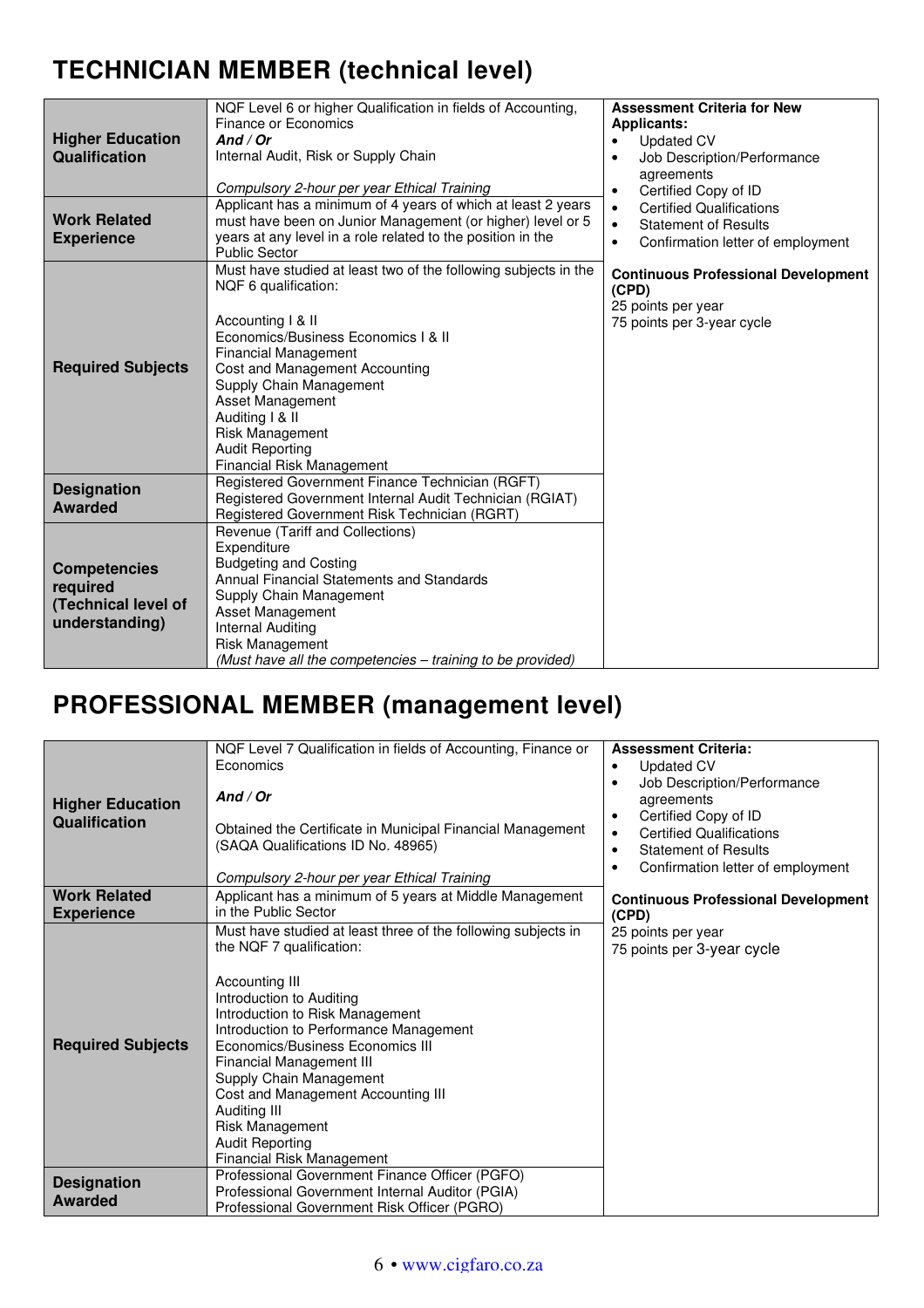| <b>Competencies</b><br>required<br>(Management level<br>of understanding) | Revenue (Tariff and Collections)<br>Expenditure<br><b>Budgeting and Costing</b><br>Annual Financial Statements and Standards<br>Insurance, Borrowing and Investments<br>Supply Chain Management<br>Asset Management<br>Internal Auditing<br><b>Risk Management</b> |  |
|---------------------------------------------------------------------------|--------------------------------------------------------------------------------------------------------------------------------------------------------------------------------------------------------------------------------------------------------------------|--|

# **CHARTERED MEMBER (strategic level)**

| <b>Higher Education</b><br>Qualification                                 | At least NQF level 8 or higher Qualification in fields of<br>Accounting, Finance or Economics<br>And / Or<br>Be a Chartered Accountant (SA). Must have Certificate in<br>Municipal Financial Management (SAQA Qualifications ID<br>No. 48965) for Local Government employees.<br>And / Or<br>Complete a Logbook (mandatory prep course)<br>Compulsory 2-hour per year Ethical Training | <b>Assessment Criteria:</b><br><b>Updated CV</b><br>$\bullet$<br>Job Description/Performance<br>$\bullet$<br>agreements<br>Certified Copy of ID<br>٠<br><b>Certified Qualifications</b><br>$\bullet$<br><b>Statement of Results</b><br>$\bullet$<br>Confirmation letter of employment<br>$\bullet$<br>Finance mandatory Accounting III<br>$\bullet$<br>Internal Auditing mandatory Auditing<br>$\bullet$<br>Ш |
|--------------------------------------------------------------------------|----------------------------------------------------------------------------------------------------------------------------------------------------------------------------------------------------------------------------------------------------------------------------------------------------------------------------------------------------------------------------------------|---------------------------------------------------------------------------------------------------------------------------------------------------------------------------------------------------------------------------------------------------------------------------------------------------------------------------------------------------------------------------------------------------------------|
| <b>Work Related</b><br><b>Experience</b>                                 | Applicant has a minimum of 7 years at Management level of<br>which 5 years must have been on Senior Management level<br>in the Public Sector                                                                                                                                                                                                                                           | <b>Continuous Professional Development</b><br>(CPD)<br>25 points per year                                                                                                                                                                                                                                                                                                                                     |
| <b>Required Subjects</b>                                                 | Must have studied at least four of the following subjects in<br>the NQF 8 qualification:<br>Accounting III<br>Introduction to Auditing<br>Introduction to Risk Management<br>Introduction to Performance Management<br>Economics/Business Economics III<br>Financial Management III<br>Supply Chain Management<br>Cost and Management Accounting III                                   | 75 points per 3-year cycle                                                                                                                                                                                                                                                                                                                                                                                    |
| <b>Designation to be</b><br>awarded                                      | Chartered Government Finance Officer (CGFO)<br>Chartered Government Internal Auditor (CGIA)                                                                                                                                                                                                                                                                                            |                                                                                                                                                                                                                                                                                                                                                                                                               |
| <b>Competencies</b><br>required<br>(Strategic level of<br>understanding) | Ethical Behaviour and Professionalism<br>Strategy, Risk and Governance<br>Accounting and External Reporting<br><b>Financial Management</b><br>Management Decision making and Control<br>Auditing and Assurance                                                                                                                                                                         |                                                                                                                                                                                                                                                                                                                                                                                                               |

# **AFFILIATED MEMBER**

| Who can apply?<br>(Any person/s who is<br>involved in finance<br>matters but do not<br>have a finance<br>related qualification) | <b>Municipal Finance Officers</b><br><b>Municipal Managers</b><br>Mayors and MMC's<br>Councillors who are Finance Portfolio<br>Members or who have served at least 2 years<br>as a Finance Portfolio Member<br>Officials in related institution involved in<br>financial matters<br>Officials in the private sector involved in<br><b>Public Sector Finance</b> | <b>Municipal Auditing Officers</b><br>MMC's Corporate Services and Performance,<br>Monitoring and Evaluation<br><b>MPAC Chairperson</b><br>Councillors/Officials who are members of an<br>Audit Committee or who have served at least 2<br>years as an auditing Portfolio Member<br>Officials in related institution involved in<br>auditing matters<br>Officials in the private sector involved in Public<br>Sector auditing |
|---------------------------------------------------------------------------------------------------------------------------------|-----------------------------------------------------------------------------------------------------------------------------------------------------------------------------------------------------------------------------------------------------------------------------------------------------------------------------------------------------------------|-------------------------------------------------------------------------------------------------------------------------------------------------------------------------------------------------------------------------------------------------------------------------------------------------------------------------------------------------------------------------------------------------------------------------------|
|---------------------------------------------------------------------------------------------------------------------------------|-----------------------------------------------------------------------------------------------------------------------------------------------------------------------------------------------------------------------------------------------------------------------------------------------------------------------------------------------------------------|-------------------------------------------------------------------------------------------------------------------------------------------------------------------------------------------------------------------------------------------------------------------------------------------------------------------------------------------------------------------------------------------------------------------------------|